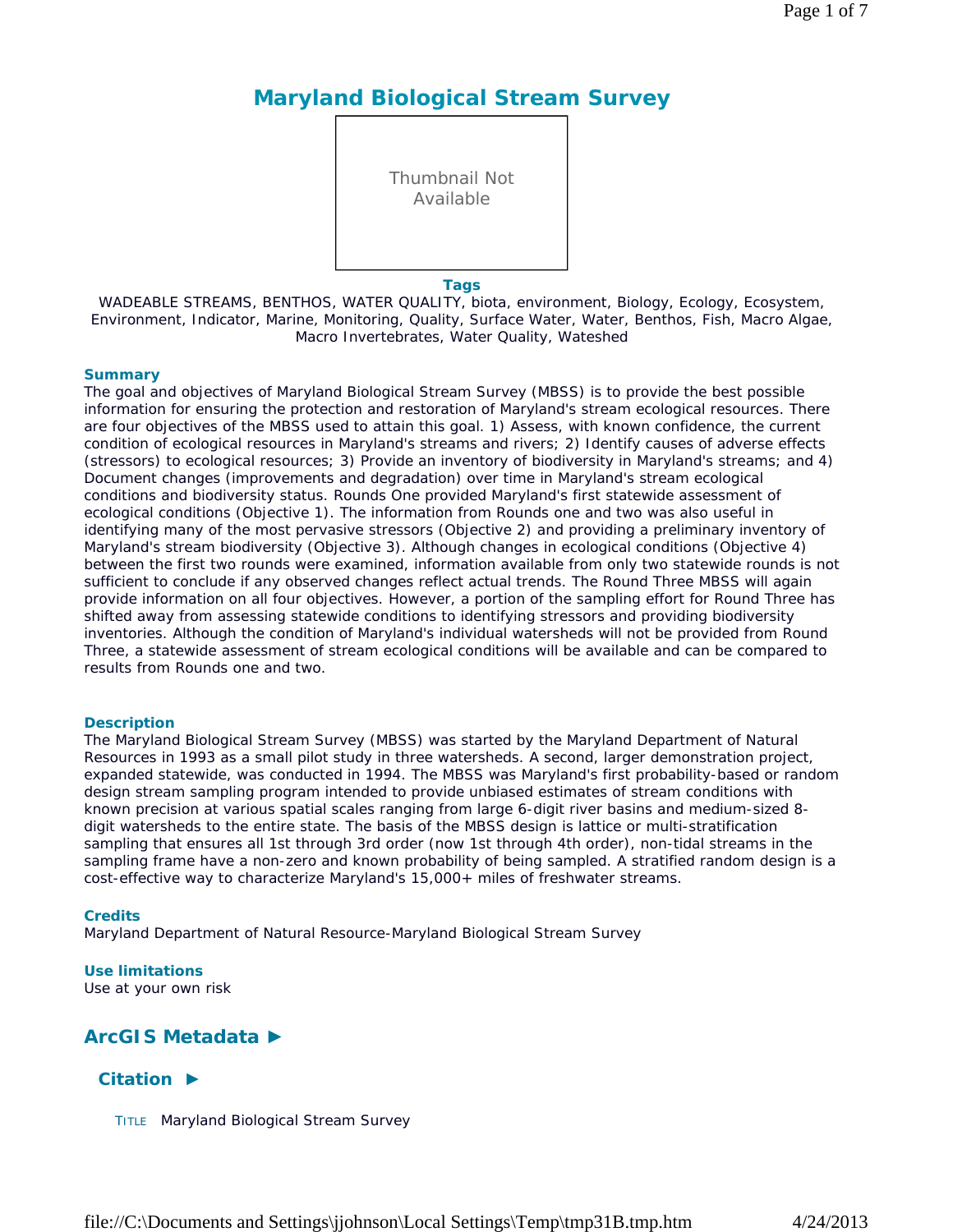*Hide Citation ▲*

### **Resource Details ►**

CREDITS Maryland Department of Natural Resource-Maryland Biological Stream Survey

*Hide Resource Details ▲*

### **Resource Constraints ►**

**CONSTRAINTS** LIMITATIONS OF USE Use at your own risk

*Hide Resource Constraints ▲*

# **FGDC Metadata (read-only) ►**

### **Identification ►**

**CITATION** 

CITATION INFORMATION ORIGINATOR MARYLAND DEPARTMENT OF NATURAL RESOURCE PUBLICATION DATE 2008-05-30 TITLE Maryland Biological Stream Survey GEOSPATIAL DATA PRESENTATION FORM spreadsheet PUBLICATION INFORMATION PUBLICATION PLACE Annapolis, MD PUBLISHER Maryland Department of Natural Resources ONLINE LINKAGE http://data.chesapeakebay.net/?DB=CBP\_NTBENDB ONLINE LINKAGE http://www.chesapeakebay.net/data/downloads/watershed\_wide\_benthic\_invertebrate\_database ONLINE LINKAGE http://www.dnr.state.md.us/streams/MBSS.asp

**DESCRIPTION** 

ABSTRACT

The Maryland Biological Stream Survey (MBSS) was started by the Maryland Department of Natural Resources in 1993 as a small pilot study in three watersheds. A second, larger demonstration project, expanded statewide, was conducted in 1994. The MBSS was Maryland's first probability-based or random design stream sampling program intended to provide unbiased estimates of stream conditions with known precision at various spatial scales ranging from large 6-digit river basins and medium-sized 8-digit watersheds to the entire state. The basis of the MBSS design is lattice or multi-stratification sampling that ensures all 1st through 3rd order (now 1st through 4th order), non-tidal streams in the sampling frame have a non-zero and known probability of being sampled. A stratified random design is a cost-effective way to characterize Maryland's 15,000+ miles of freshwater streams.

PURPOSE

The goal and objectives of Maryland Biological Stream Survey (MBSS) is to provide the best possible information for ensuring the protection and restoration of Maryland's stream ecological resources. There are four objectives of the MBSS used to attain this goal. 1) Assess, with known confidence, the current condition of ecological resources in Maryland's streams and rivers; 2) Identify causes of adverse effects (stressors) to ecological resources; 3) Provide an inventory of biodiversity in Maryland's streams; and 4)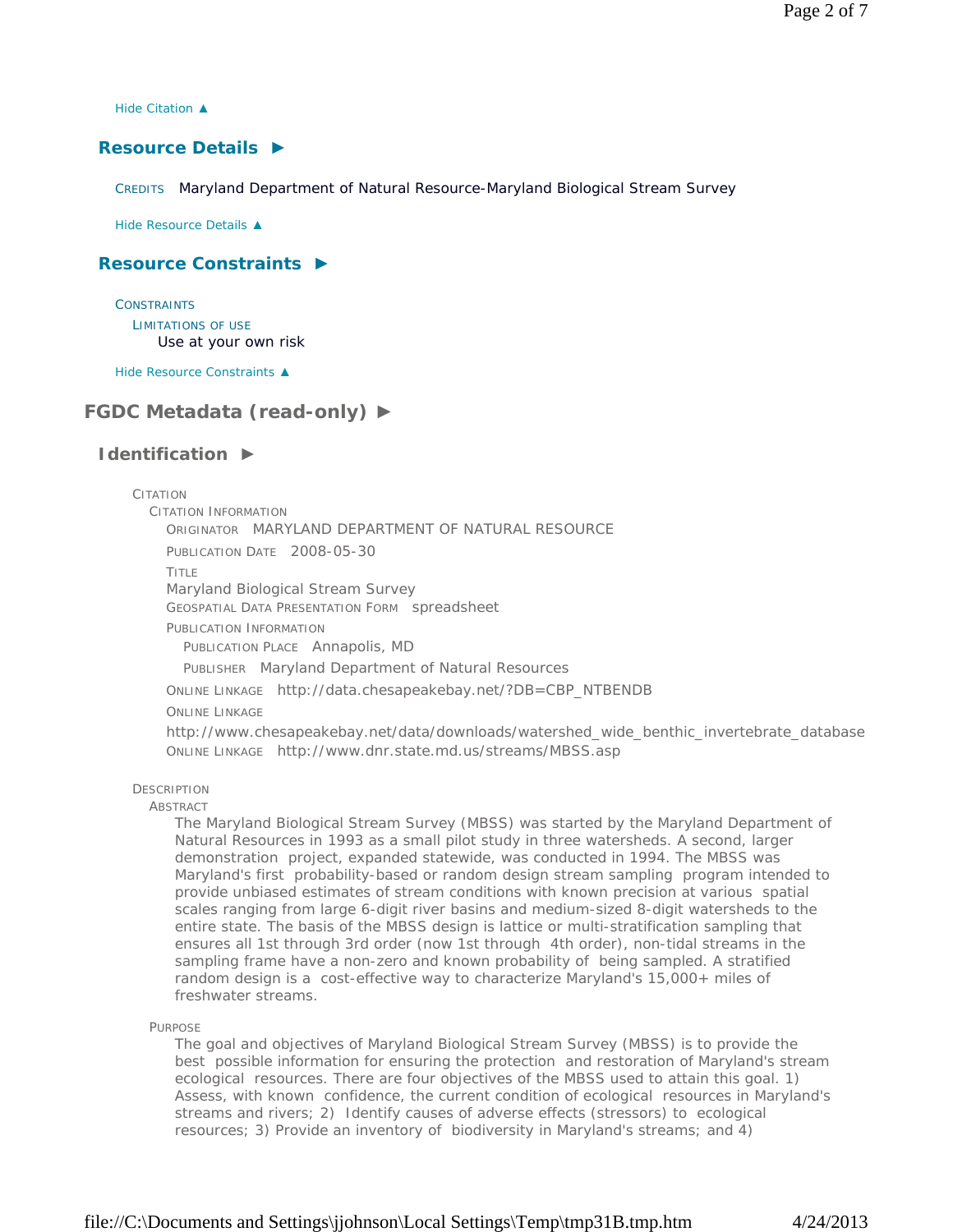Document changes (improvements and degradation) over time in Maryland's stream ecological conditions and biodiversity status. Rounds One provided Maryland's first statewide assessment of ecological conditions (Objective 1). The information from Rounds one and two was also useful in identifying many of the most pervasive stressors (Objective 2) and providing a preliminary inventory of Maryland's stream biodiversity (Objective 3). Although changes in ecological conditions (Objective 4) between the first two rounds were examined, information available from only two statewide rounds is not sufficient to conclude if any observed changes reflect actual trends. The Round Three MBSS will again provide information on all four objectives. However, a portion of the sampling effort for Round Three has shifted away from assessing statewide conditions to identifying stressors and providing biodiversity inventories. Although the condition of Maryland's individual watersheds will not be provided from Round Three, a statewide assessment of stream ecological conditions will be available and can be compared to results from Rounds one and two.

TIME PERIOD OF CONTENT

TIME PERIOD INFORMATION SINGLE DATE/TIME CALENDAR DATE 20000301-Present CURRENTNESS REFERENCE Ground condition

#### **STATUS**

PROGRESS In work MAINTENANCE AND UPDATE FREQUENCY Annually

#### SPATIAL DOMAIN

| <b>BOUNDING COORDINATES</b>        |  |
|------------------------------------|--|
| WEST BOUNDING COORDINATE -79.43228 |  |
| EAST BOUNDING COORDINATE -75.25543 |  |
| NORTH BOUNDING COORDINATE 39.7222  |  |
| SOUTH BOUNDING COORDINATE 38.01461 |  |

#### KEYWORDS

| <b>THEME</b>                   |  |
|--------------------------------|--|
| THEME KEYWORD THESAURUS NONE   |  |
| THEME KEYWORD WADEABLE STRFAMS |  |
| THEME KEYWORD BENTHOS          |  |
| THEME KEYWORD WATER OUAL ITY   |  |

#### **THEME**

THEME KEYWORD THESAURUS ISO 19115 Topic Category THEME KEYWORD biota THEME KEYWORD environment

#### THEME

THEME KEYWORD THESAURUS EPA GIS Keyword Thesaurus THEME KEYWORD Biology THEME KEYWORD Ecology THEME KEYWORD Ecosystem THEME KEYWORD Environment THEME KEYWORD Indicator THEME KEYWORD Marine THEME KEYWORD Monitoring THEME KEYWORD Quality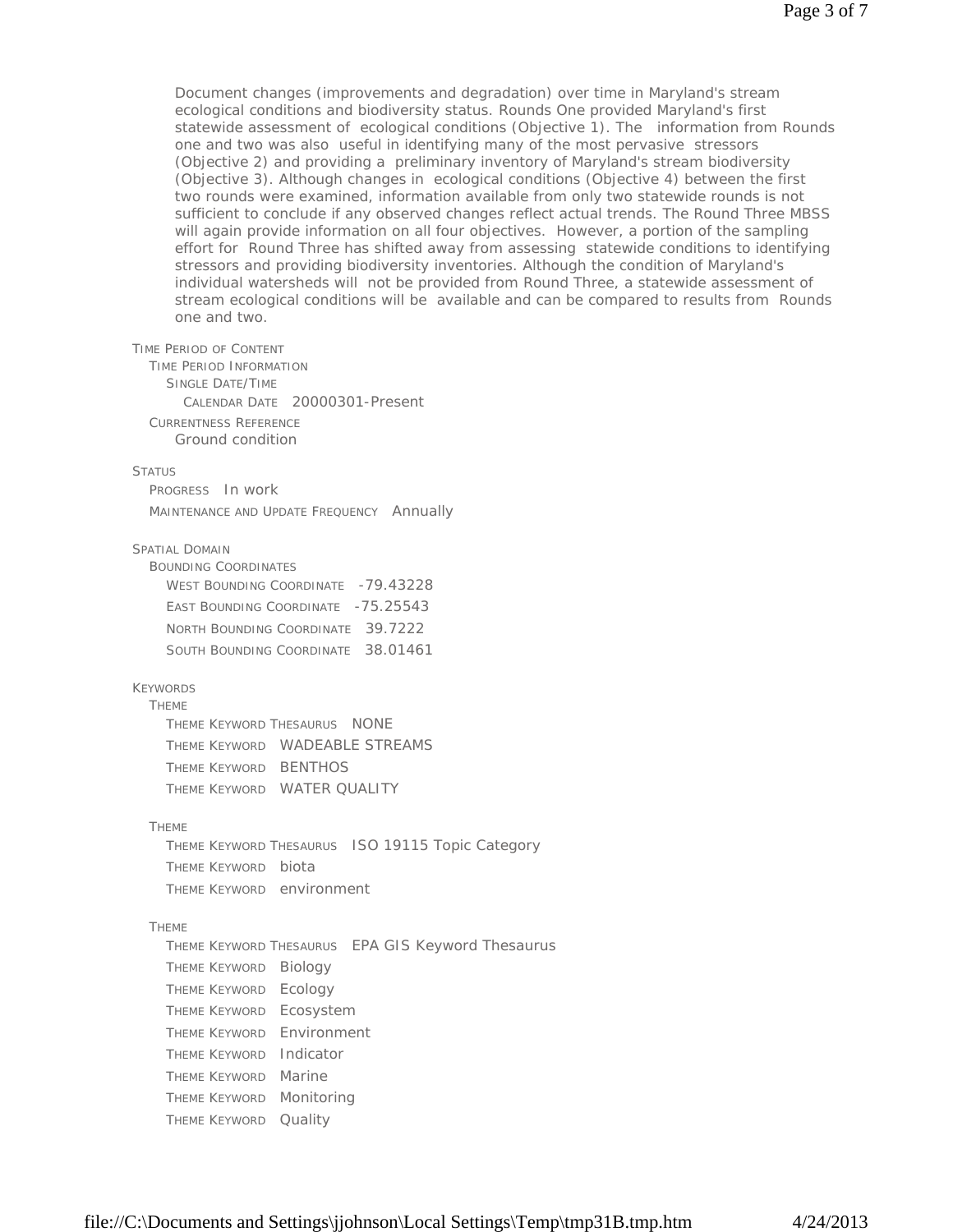THEME KEYWORD Surface Water THEME KEYWORD Water

# THEME

|                    | THEME KEYWORD THESAURUS USER      |
|--------------------|-----------------------------------|
|                    | THEME KEYWORD Benthos             |
| THEME KEYWORD Fish |                                   |
|                    | THEME KEYWORD Macro Algae         |
|                    | THEME KEYWORD Macro Invertebrates |
|                    | THEME KEYWORD Water Quality       |
|                    | THEME KEYWORD Wateshed            |

#### PLACE

PLACE KEYWORD THESAURUS NONE PLACE KEYWORD MARYLAND

#### PLACE

PLACE KEYWORD THESAURUS None PLACE KEYWORD Chesapeake Bay PLACE KEYWORD Maryland

ACCESS CONSTRAINTS None

USE CONSTRAINTS Use at your own risk

#### POINT OF CONTACT

CONTACT INFORMATION CONTACT PERSON PRIMARY CONTACT PERSON Dan Boward CONTACT ORGANIZATION Maryland Department of Natural Resource-MBSS CONTACT ADDRESS ADDRESS TYPE mailing and physical address ADDRESS 580 Taylor Avenue, C-2 CITY Annapolis STATE OR PROVINCE Maryland POSTAL CODE 21401

CONTACT VOICE TELEPHONE (410) 260-8605 CONTACT ELECTRONIC MAIL ADDRESS dboward@dnr.state.md.us CONTACT INSTRUCTIONS unavailable

DATA SET CREDIT Maryland Department of Natural Resource-Maryland Biological Stream Survey

SECURITY INFORMATION SECURITY CLASSIFICATION SYSTEM FIPS Pub 199 SECURITY CLASSIFICATION No Confidentiality SECURITY HANDLING DESCRIPTION Standard Technical Controls

*Hide Identification ▲*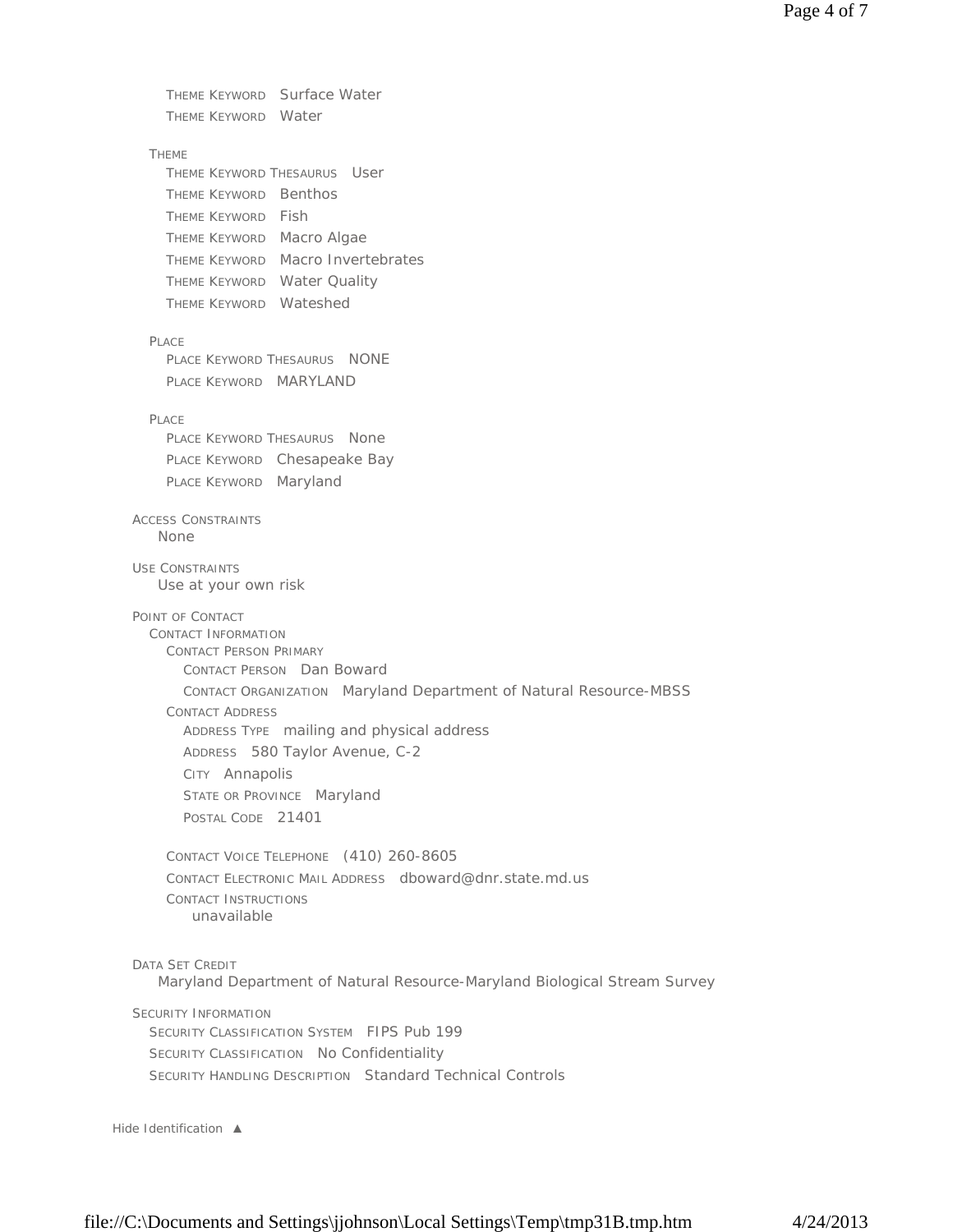# **Data Quality ►**

LOGICAL CONSISTENCY REPORT Not applicable-Data voluntarily reported

COMPLETENESS REPORT

Unknown

POSITIONAL ACCURACY

HORIZONTAL POSITIONAL ACCURACY

HORIZONTAL POSITIONAL ACCURACY REPORT

Data were collected using methods that are accurate to within 26-100 meters (EPA National Geospatial Data Policy [NGDP] Accuracy Tier 4). For more information, please see EPA's NGDP at http://epa.gov/geospatial/policies.html

LINEAGE

PROCESS STEP PROCESS DESCRIPTION Data was loaded into the CBPO Non-Tidal Benthic Data base.

PROCESS DATE 2010-03-30

PROCESS STEP

PROCESS DESCRIPTION

2008-2010 Data for Chesapeake Bay Region was extracted from provided and loaded into the CBPO Non-Tidal Benthic Data base.

PROCESS DATE 2011-12-31

*Hide Data Quality ▲*

# **Spatial Reference ►**

HORIZONTAL COORDINATE SYSTEM DEFINITION GEOGRAPHIC LATITUDE RESOLUTION 0.000001 LONGITUDE RESOLUTION 0.000001 GEOGRAPHIC COORDINATE UNITS Decimal degrees

GEODETIC MODEL

HORIZONTAL DATUM NAME North American Datum of 1983 ELLIPSOID NAME Geodetic Reference System 1980 SEMI-MAJOR AXIS 6378137.000000 DENOMINATOR OF FLATTENING RATIO 298.257222

*Hide Spatial Reference ▲*

# **Distribution Information ►**

**DISTRIBUTOR** CONTACT INFORMATION CONTACT PERSON PRIMARY CONTACT PERSON Jacqueline Johnson CONTACT ORGANIZATION U.S. Environmental Protection Agency, Chesapeake Bay Program CONTACT POSITION Living Resources Data Manager CONTACT ADDRESS ADDRESS TYPE mailing and physical address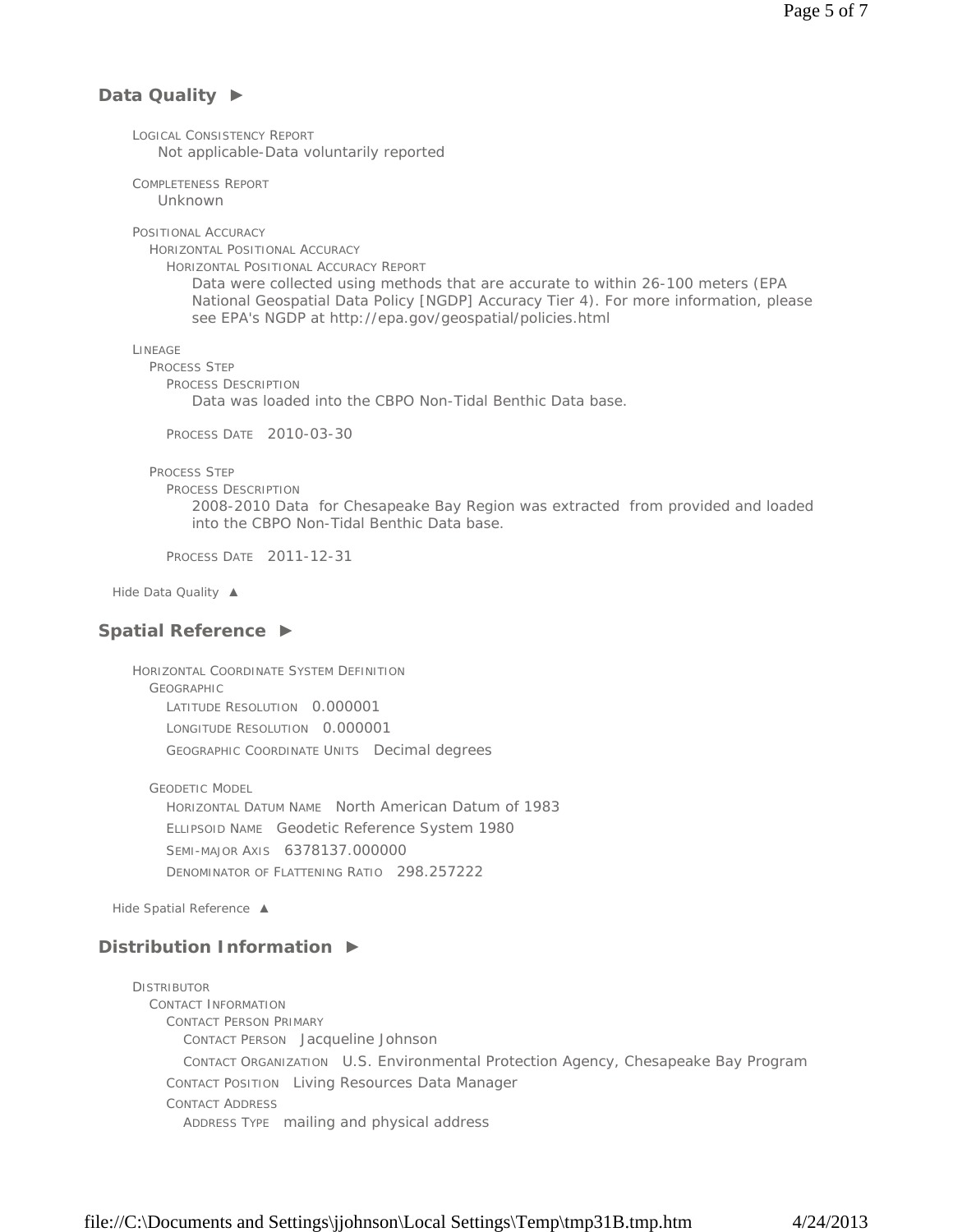ADDRESS 410 Severn Ave, Suite 109 CITY Annapolis STATE OR PROVINCE MD POSTAL CODE 21403

CONTACT VOICE TELEPHONE 410-267-5729 CONTACT FACSIMILE TELEPHONE 410-267-5777 CONTACT ELECTRONIC MAIL ADDRESS jjohnson@chesapeakebay.net CONTACT INSTRUCTIONS http://www.chesapeakebay.net

RESOURCE DESCRIPTION Available upon Request DISTRIBUTION LIABILITY

I, the data requestor, agree to acknowledge the Chesapeake Bay Program and any other agencies and institutions as specified by the Chesapeake Bay Program Office as data providers. I agree tocredit the data originators in any publications, reports or presentations generated from this data. I also accept that, although these data have been processed successfully on a computer system at the Chesapeake Bay Program, no warranty expressed or implied is made regarding the accuracy or utility of the data on any other system or for general or scientific purposes, nor shall the act of distribution constitute any such warranty. This disclaimer applies both to individual use of the data and aggregate use with other data. It is strongly recommended that careful attention be paid to the contents of the data documentation file associated with these data. The Chesapeake Bay Program shall not be held liable for improper or incorrect use of the data described and/or contained herein.

STANDARD ORDER PROCESS

DIGITAL FORM DIGITAL TRANSFER INFORMATION FORMAT NAME ASCII

DIGITAL TRANSFER OPTION ONLINE OPTION COMPUTER CONTACT INFORMATION NETWORK ADDRESS NETWORK RESOURCE NAME www.chesapeakebay.net

FEES None TURNAROUND On demand

*Hide Distribution Information ▲*

### **Metadata Reference ►**

METADATA DATE 2012-06-28 METADATA FUTURE REVIEW DATE 2016-06-28 METADATA CONTACT CONTACT INFORMATION CONTACT PERSON PRIMARY CONTACT PERSON Peter Tango CONTACT ORGANIZATION U.S. Environmental Protection Agency, Chesapeake Bay Program CONTACT POSITION Monitoring Coordinator CONTACT ADDRESS ADDRESS TYPE mailing and physical address ADDRESS 410 Severn Ave, Suite 109 CITY Annapolis